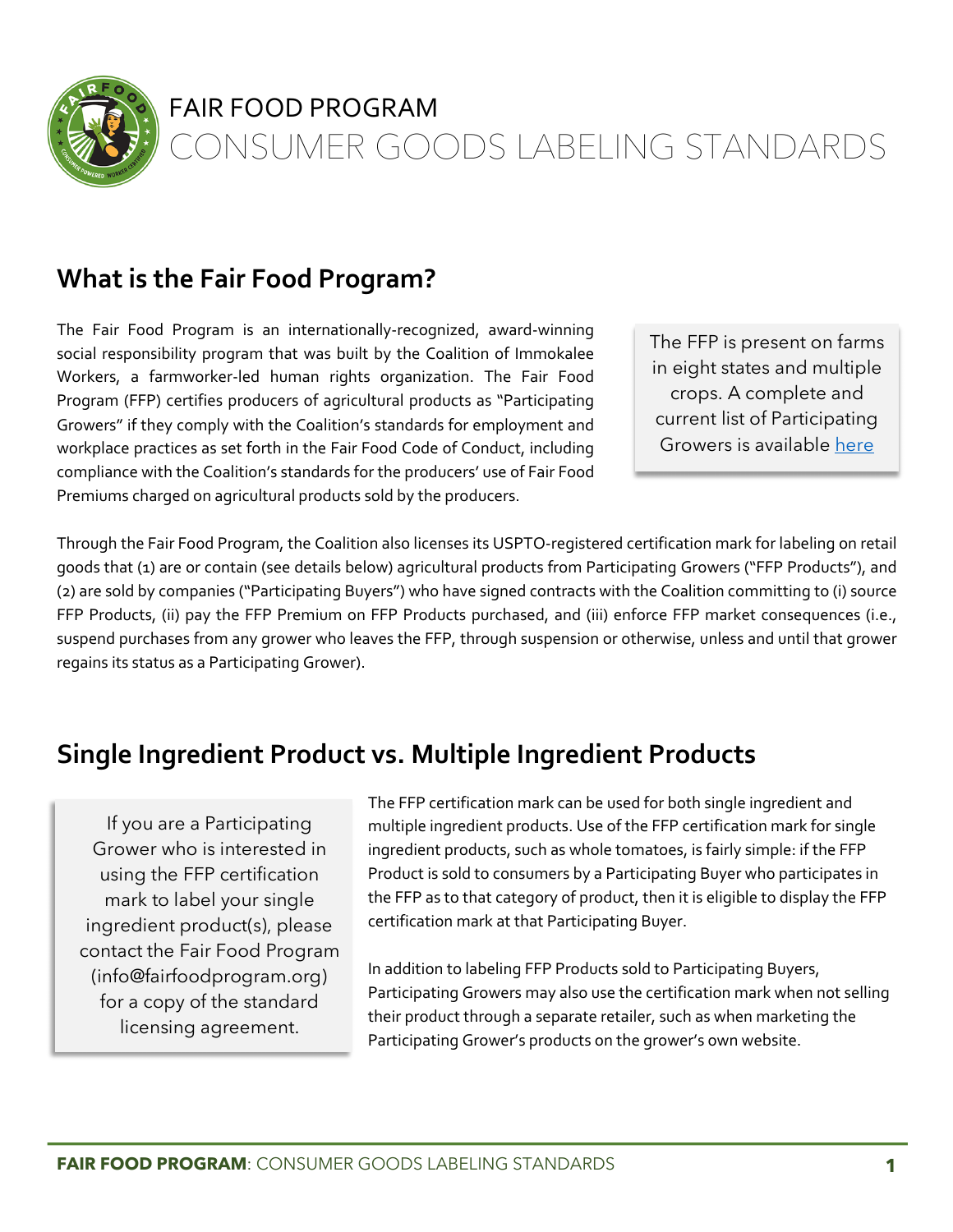Where there are multiple ingredients in a product sold to consumers, such as a soup, the Coalition has established its Multiple Ingredient Product (MIP) Standards, detailed below, for evaluating whether a product is eligible to display the FFP certification mark. The MIP Standards outline the percentage of FFP Product content required to use the certification mark, as well as the other requirements for meeting the MIP Standards. The purpose of the MIP Standards is to help brand holders, manufacturers, or anyone manufacturing, packing, or labeling finished products to determine if the multi-ingredient product is eligible to display the FFP certification mark. These standards apply to any product to determine eligibility for the certification mark.

## **FFP Certification Mark Standards for Multiple Ingredient Products (Consumer Packaged Goods)**

A multiple ingredient product, known as a "consumer packaged good" (CPG), must satisfy all of the standards below to be eligible to display the FFP certification mark. CPGs that display the FFP certification mark must also specify the FFP Product(s) with which the CPG is made (e.g., "Made with Fair Food Tomatoes").

#### **1. Majority of CPG Must be Made with FFP Products**

FFP Products, which have been purchased by a Participating Buyer who participates in the FFP as to that product, must always comprise more than 50% of the entire CPG. This is measured by the weight of the FFP Product ingredient(s) as a percentage of the overall ingredient weight of the CPG (excluding added water or salt).

*Example #1*: If a soup contains FFP tomatoes as one of several ingredients in the soup, and the product is made up 51% of FFP tomatoes and 49% of non-FFP products, then the CPG meets this standard.

*Example #2*: If a soup contains FFP tomatoes and FFP sweet potatoes as two of several ingredients in the product, but FFP tomatoes are 20% of the soup and FFP sweet potatoes are 25% of the soup, then the CPG does not meet this standard.